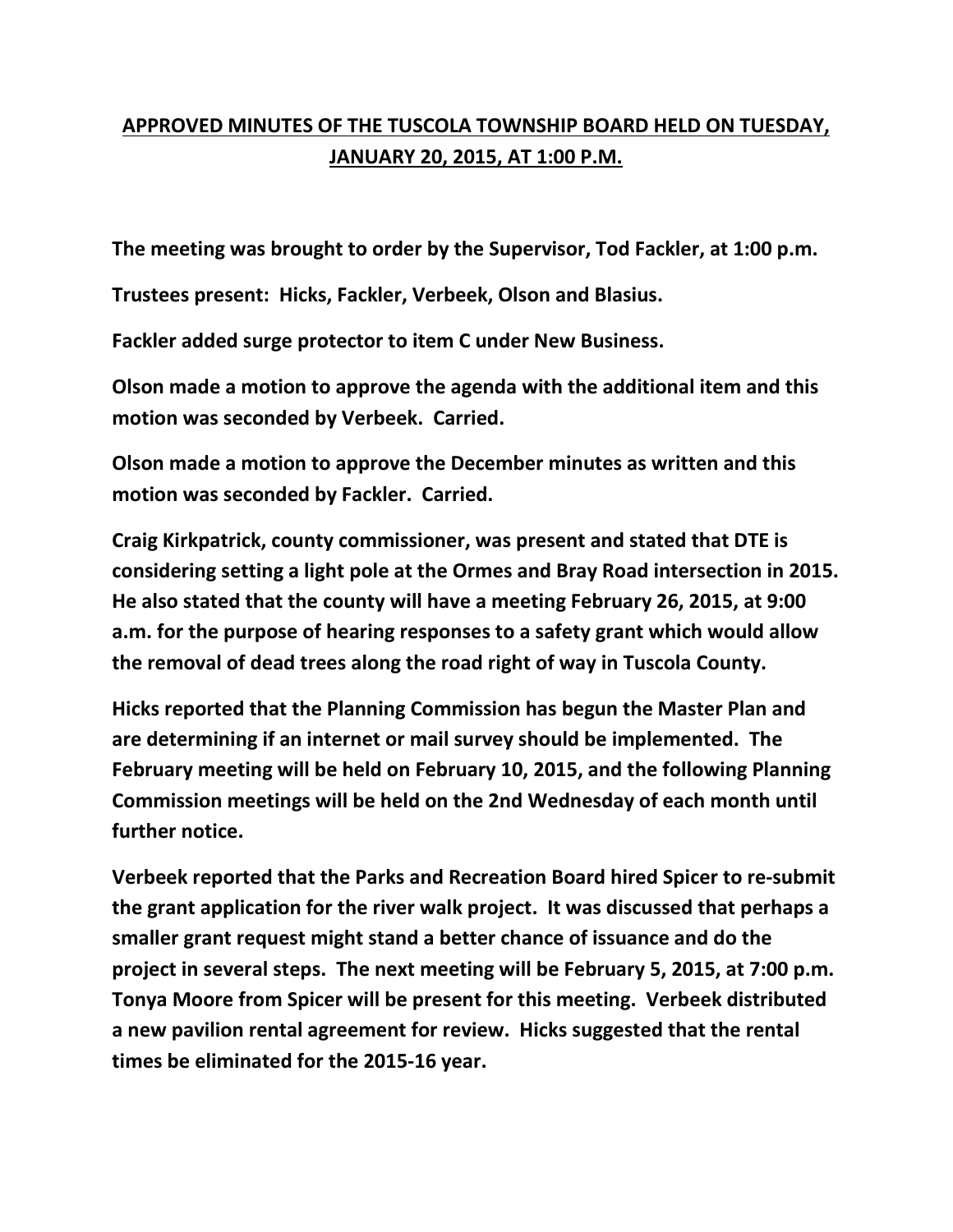**Fackler stated that the VAAS minutes for the November 20, 2014, meeting are on file for review.** 

**The Zoning Administrator, Tom Asperger, distributed the Zoning Administrator's Report for January. No zoning permits were issued during the previous month.** 

**Fackler reported that the hearing concerning the blight located on Sohn Rd. had been held on December 12, 2014, and both parties had come to an agreement. To date, no check has been received.** 

**The attorney will be forwarding a document concerning the lawn care ordinance for the township board to consider in the near future. Fackler stated that he would hope to have a Public Hearing scheduled during April or May.** 

**Kirkpatrick stated that the Cass River Greenway Water Trail Development summer clean-out will include the Cass River from Frankenmuth to Bridgeport.** 

**Fackler distributed the revised Vassar Fire Contract for the board's review. Vassar Township will hold a special meeting on January 21, 2015, to discuss this revision and Juniata and Tuscola Township will sign and return the agreement after Vassar Township has approved the contract.** 

**Fackler stated that the T.C.R.C. will be doing work on the list of structures for 2015. The only proposed work for Tuscola Township could be work on the Sheboygan Drain.** 

**Discussion ensued concerning the stone vandalism at the township cemetery and the possible remedies to prevent further problems. The paperwork has been submitted to the township's insurance company. Grace Monument will be authorized to repair the broken stone.** 

**Bill Bushaw, chairman of the county EDC, presented a slide show supporting the upcoming request for a .2 mill. This organization provides help, resources, equipment to promote new businesses in the county.** 

**Fackler reported that Nuechterlein Electric has suggested that the use of a surge protector on the electrical box would provide protection on any equipment or**